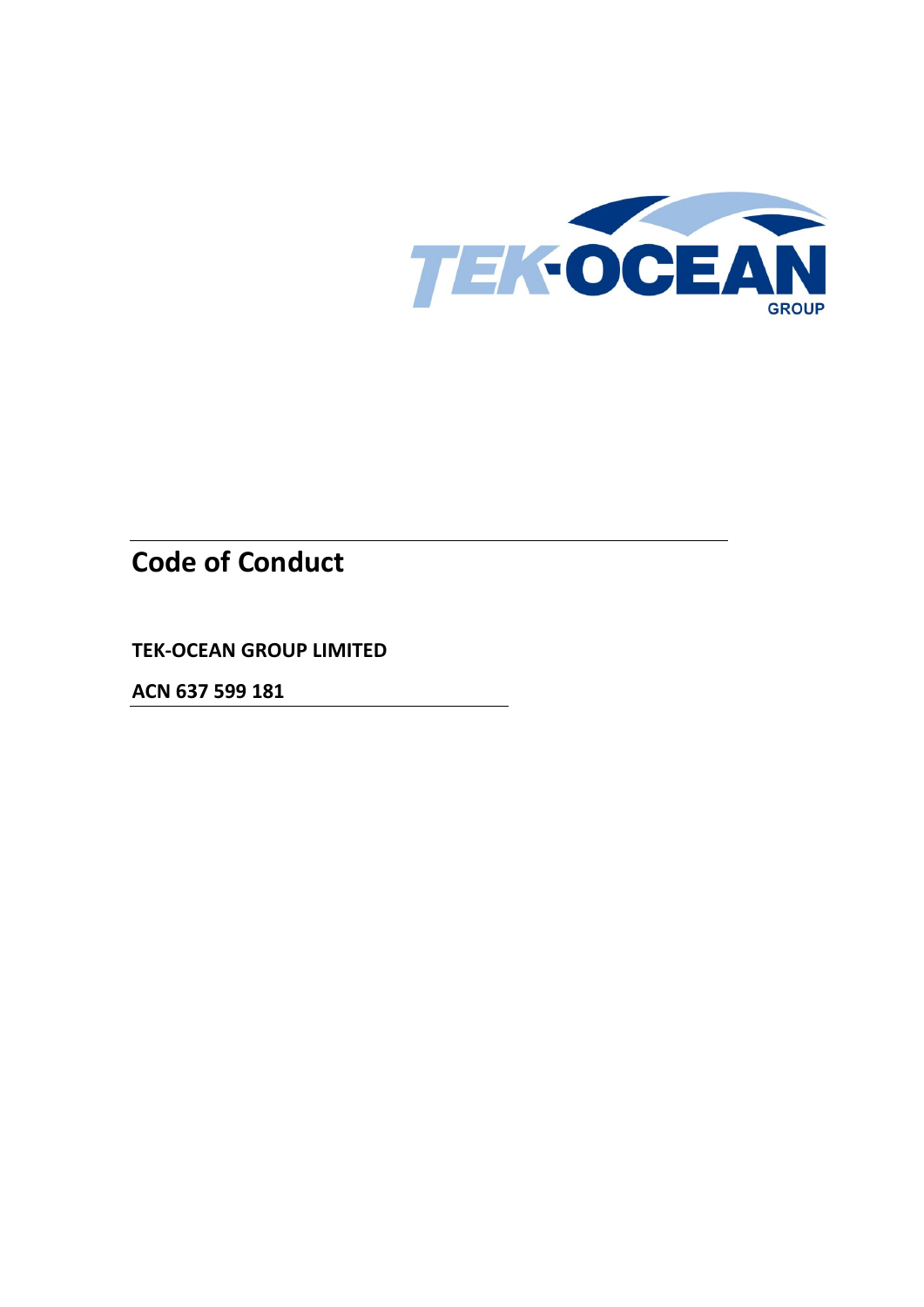## **1. Introduction**

## **1.1 Purpose of the Code**

TEK-Ocean Group Limited ACN 637 599 181 (**Company**) is committed to the highest level of integrity and ethical standards in all business practices. Employees must conduct themselves in a manner consistent with current community and Company standards and in compliance with all relevant laws.

The Company has also adopted a statement of values (**Statement of Values**). The Statement of Values and the Code of Conduct (**Code**) outline how the Company expects its representatives to behave and conduct business in the workplace on a range of issues. It includes legal compliance and guidelines on appropriate ethical standards.

The objectives of the Code are to:

- (a) provide a benchmark for professional behaviour throughout the Company;
- (b) support the Company's business reputation and corporate image within the community; and
- (c) make directors and employees aware of the consequences if they breach the Code.

The Company regularly monitors and tests its policies against this Code to ensure its commitments remain relevant, effective and consistent with stakeholder expectations.

While the Code is designed to ensure the Company delivers on its commitment to corporate responsibility and sustainable business practice, it does not create any rights in any employee, client, customer, supplier, competitor, shareholder or any other person or entity.

## **1.2 Application**

All employees of the Company, Company directors, senior executives, temporary employees, contractors, consultants and relevant third parties (**Employee**) must comply with the Code.

The Code applies to all business activities with suppliers, contractors, customers, shareholders and Employees in Australia and overseas (where applicable).

Responsibility lies with every person covered by the Code to conduct themselves in accordance with the Code.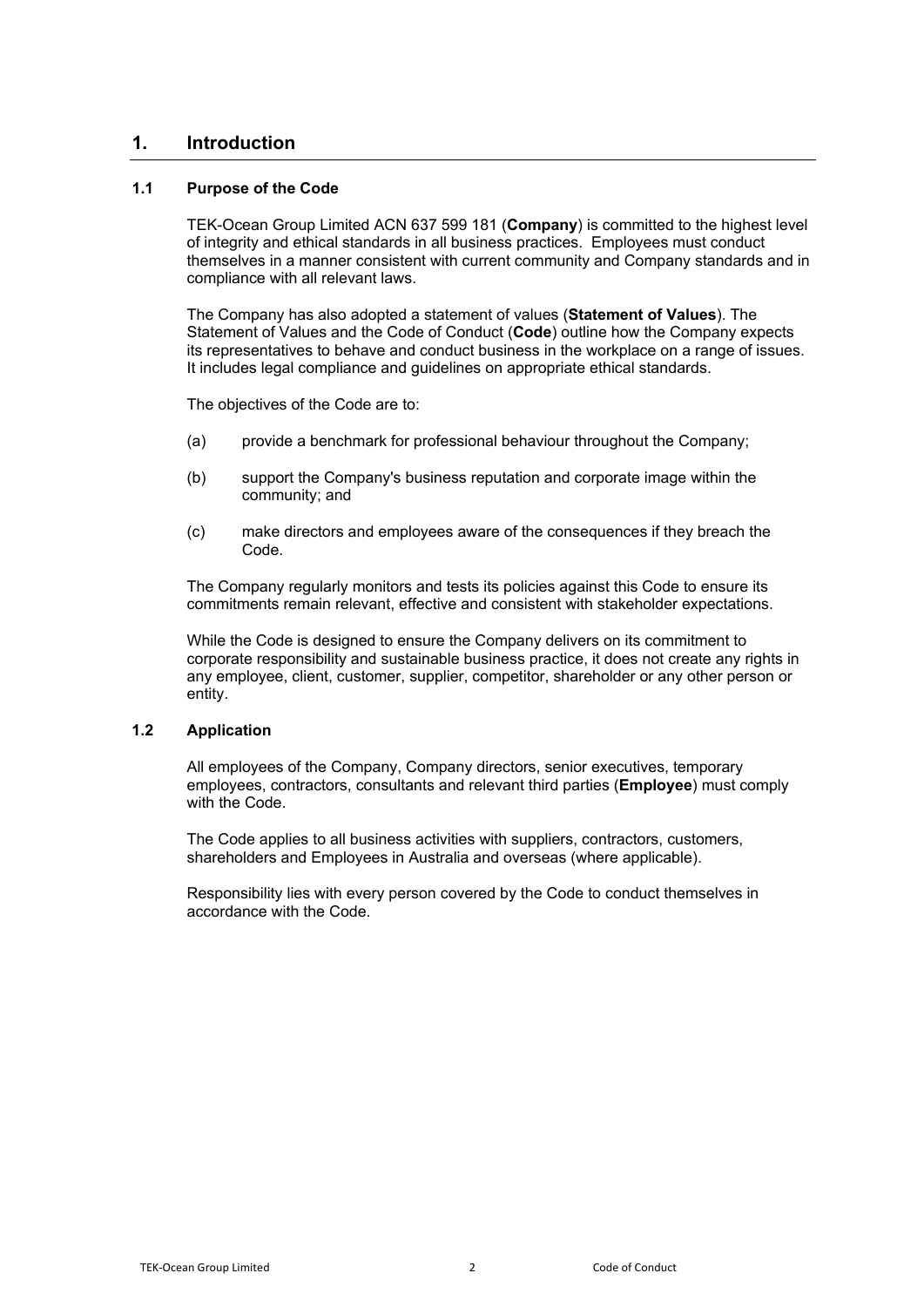Some Employees may also have additional responsibilities relating to the Code as follows:

| <b>Position</b>                                                                               | <b>Responsibility</b>                                                                                                                                                                                                                                                                                                                      |
|-----------------------------------------------------------------------------------------------|--------------------------------------------------------------------------------------------------------------------------------------------------------------------------------------------------------------------------------------------------------------------------------------------------------------------------------------------|
| Employee                                                                                      | It is the Employee's responsibility to:                                                                                                                                                                                                                                                                                                    |
|                                                                                               | comply with the Code;                                                                                                                                                                                                                                                                                                                      |
|                                                                                               | act in accordance with the Company's Statement of<br>Values:                                                                                                                                                                                                                                                                               |
|                                                                                               | act at all times in the best interests of the Company, with<br>strict integrity and according to legal and approved<br>Company business practices; and                                                                                                                                                                                     |
|                                                                                               | raise any concerns or issues with their Manager.                                                                                                                                                                                                                                                                                           |
| <b>Human Resources</b><br>Manager and<br><b>Company Secretary</b><br>(Manager'(s))            | It is the <b>Manager's</b> responsibility to:                                                                                                                                                                                                                                                                                              |
|                                                                                               | communicate the Code to Employees and contractors;<br>$\bullet$                                                                                                                                                                                                                                                                            |
|                                                                                               | communicate the Company's Statement of Values to<br>Employees;                                                                                                                                                                                                                                                                             |
|                                                                                               | take a leadership role in observing and promoting the<br>behaviour and standards in the Code and related<br>policies; and                                                                                                                                                                                                                  |
|                                                                                               | take immediate action where an Employee reports a<br>potential breach of the Code or where the Manager<br>observes a potential breach.                                                                                                                                                                                                     |
| <b>Executive Director</b><br>(ED) (or equivalent)<br>or General Manager<br>(GM) (or delegate) | It is the responsibility of the Executive Director or General<br>Manager (their equivalents or delegate) to:                                                                                                                                                                                                                               |
|                                                                                               | conduct preliminary investigations in relation to potential<br>breaches of the Code;                                                                                                                                                                                                                                                       |
|                                                                                               | review and recommend updates of the Code and related<br>policies as required; and                                                                                                                                                                                                                                                          |
|                                                                                               | conduct regular training on the Code for Employees.                                                                                                                                                                                                                                                                                        |
| Audit & Risk<br>Committee                                                                     | It is the responsibility of the Audit & Risk Committee to:                                                                                                                                                                                                                                                                                 |
|                                                                                               | review and discuss with management the overall<br>adequacy and effectiveness of the Company's legal,<br>regulatory and ethical compliance programs;                                                                                                                                                                                        |
|                                                                                               | review the procedures the Company has in place to<br>ensure compliance with laws and regulations<br>(particularly those which have a major potential impact<br>on the Company); review the Company's policies and<br>culture with respect to the establishment and<br>observance of appropriate ethical standards (including<br>the Code). |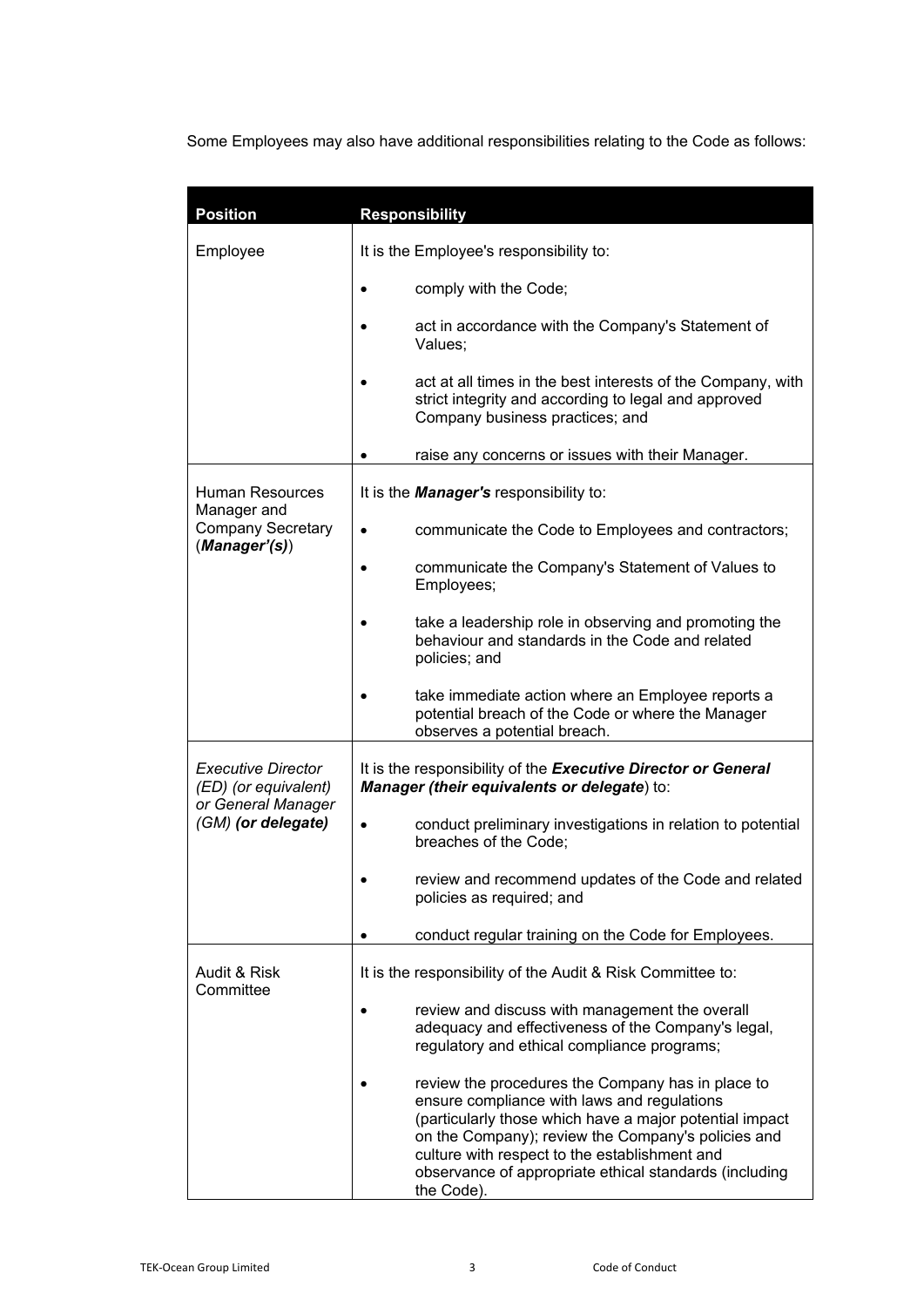## **1.3 How the Code interacts with other Company policies**

The Code should be read in conjunction with the following Company policies:

- (a) Statement of Values;
- (b) Continuous Disclosure Policy;
- (c) Securities Trading Policy;
- (d) Anti-Bribery and Corruption Policy;
- (e) Whistleblower Policy; and
- (f) other procedure policies and documents implemented from time to time.

Copies of the policies are available on the Company's website.

To the extent that any policy is not consistent with this Code, it is the policy that will prevail.

The Company continually assesses and upgrades its policies to ensure compliance with corporate governance requirements. You will be notified of any material changes to the policies.

## <span id="page-3-0"></span>**1.4 What to do if you suspect the Code has been breached**

#### **(a) Reporting channels**

You are encouraged to report to your Manager any genuine behaviour or situation which you believe breaches or potentially breaches the Code, a policy or the law.

Alternatively, you can report unacceptable behaviour through any of the following channels:

- (i) the Chairperson or General Manager; or
- (ii) a Director of the Company.

If you wish to report a breach or potential breach anonymously, you may provide a detailed report to the Chairperson or General Manager.

Managers to whom potential breaches are reported should discuss the issue with Chairperson or General Manager (or his or her delegate) who will assess the appropriate action to be taken.

## **(b) Whistleblower protection**

The Company is committed to ensuring that you are not disadvantaged or discriminated against for reporting unacceptable behaviour in good faith.

Wherever possible, your calls, notes, emails and other communications will be dealt with confidentially. You have the Company's commitment that, wherever possible, your privacy will be protected where you make a report under this Code.

It is a breach of the Code for any Employee to cause disadvantage or to discriminate against an Employee who makes a report under the Code.

Examples of disadvantage and discrimination include: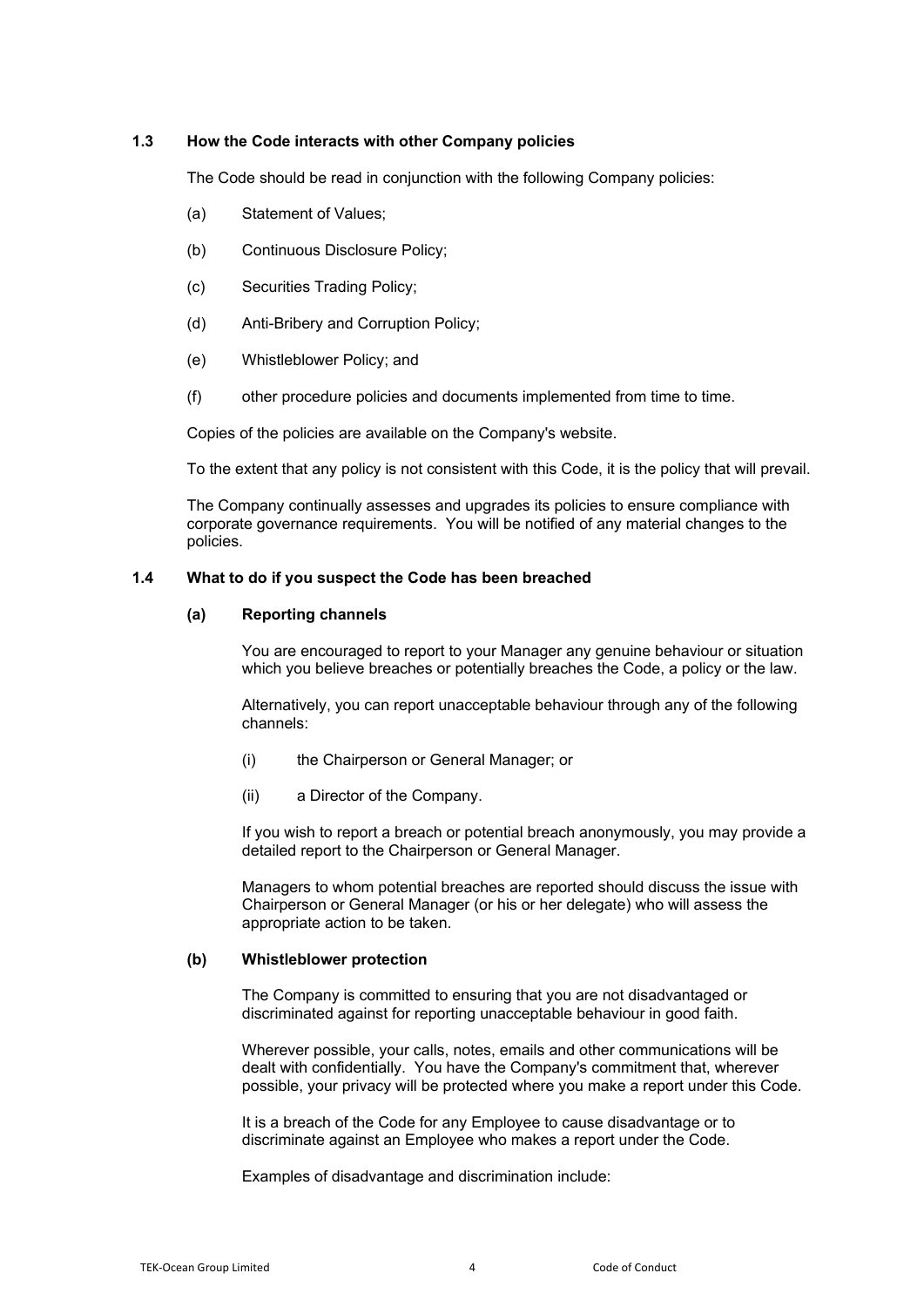- (i) reprisals, harassment or victimisation;
- (ii) demotion or dismissal or loss of opportunity for promotion; and
- (iii) current or future bias.

The protection that the Company will make available to protect whistleblower's will vary depending on the circumstances, but may include:

- (i) ensuring confidentiality in the investigation and protecting the whistleblower's identity;
- (ii) monitoring and managing the behaviour of other Employees;
- (iii) offering a leave of absence while the matter is investigated;
- (iv) relocating Employees (which may, but will not necessarily include the whistleblower) to a different working group or department; and
- (v) rectifying any detriment the whistleblower has suffered.

Please refer to the Company's Whistleblower Policy for further details in relation to how the Company provides Whistleblower protection.

## **(c) Investigations**

Preliminary investigations of reported breaches are administered by a relevant supervisor or manager.

If a breach of the Code is found to have occurred, a formal investigation process is administered by the Chairperson or General Manager (or his or her delegate) in consultation with the supervisor or manager of the offending person.

Following the preliminary investigations, if a material breach of the Code is found to have occurred, the Chairperson or General Manager and the supervisor or manager of the offending person must report such material breach to the Board or to a committee that the Board may establish for this purpose.

During the investigation process, all Employees will be expected to cooperate with the directions of the Chairperson or General Manager (or his or her delegate).

#### **1.5 Consequences of breaching the Code**

We recognise that breaches of the Code may occur from time to time. We expect that any breach will be inadvertent and without intent, however it should be clearly understood that any breach may result in disciplinary action.

Depending on the nature of the breach, penalties may be imposed ranging from counselling to dismissal or termination of the contract or engagement (in extreme circumstances). We will act objectively and in accordance with any applicable provisions or requirements in an employment contract.

We reserve the right to inform the appropriate authorities where it is considered that there has been criminal activity or an apparent breach of the law.

#### **1.6 Who to speak to if you have questions?**

The Code does not include: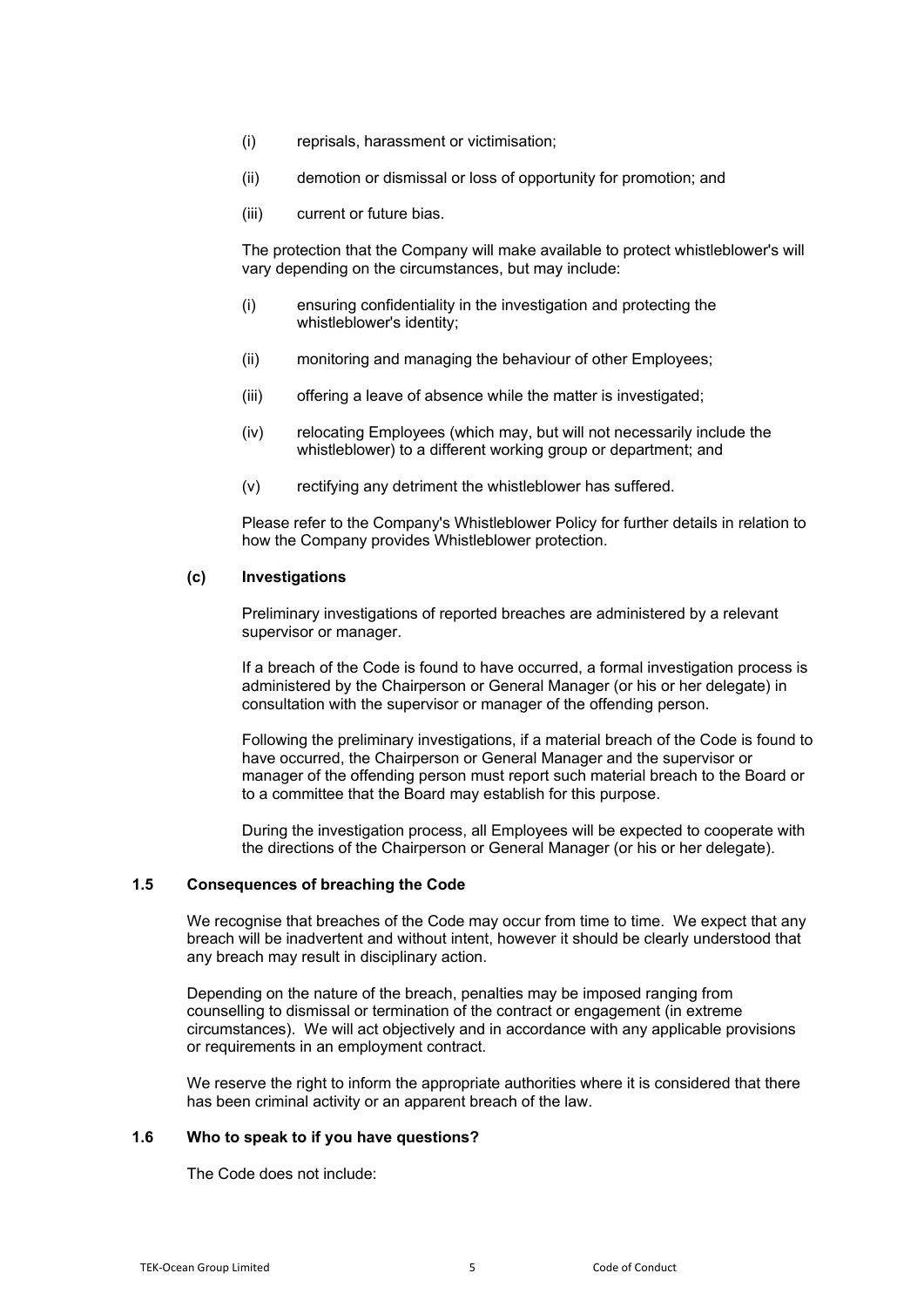- (a) every ethical issue that you might face; nor
- (b) every law and policy that applies to the Company.

In representing the Company, you are expected to act in a manner consistent with the key standards underpinning the Code, namely:

- (a) your actions must be governed by the highest standards of integrity and fairness;
- (b) your decisions must be made in accordance with the applicable law(s); and
- (c) your business must be conducted honestly and ethically, with your best skills and judgement,

and for the benefit of customers, Employee, shareholders and the Company and its subsidiaries.

If you have any questions regarding the Code or any of the Company's policies at any time, you should contact your Manager or the General Manager.

# **2. Your obligations**

# **2.1 Compliance with laws and regulations**

You should be aware of, and comply with, your duties and obligations under all laws and regulations relating to your work.

We encourage you to:

- (a) actively understand the laws which affect or relate to the Company's operations;
- (b) attend seminars presented by the Company or other external service providers to maintain your knowledge of the laws and regulations, as well as to increase your awareness of relevant legal and industry developments; and
- (c) interpret the law in a way which reinforces the Company's reputation for integrity.

If you have a question as to whether particular laws apply or how they may be interpreted, please contact your Manager or the General Manager.

# **2.2 Fair trading and dealing**

The Company aims to maintain a high standard of ethical behaviour in conducting business and to behave with integrity in all dealings with customers, shareholders, government, Employees, suppliers and the community.

When dealing with others, you must:

- (a) perform your duties in a professional manner;
- (b) act fairly and with the utmost integrity and objectivity; and
- (c) strive at all times to enhance the Company's reputation and performance.

You are encouraged to familiarise yourself with the legal requirements applying to fair trading and dealing, and to undertake training or attend seminars to develop and maintain your knowledge so that you can act in accordance with those requirements.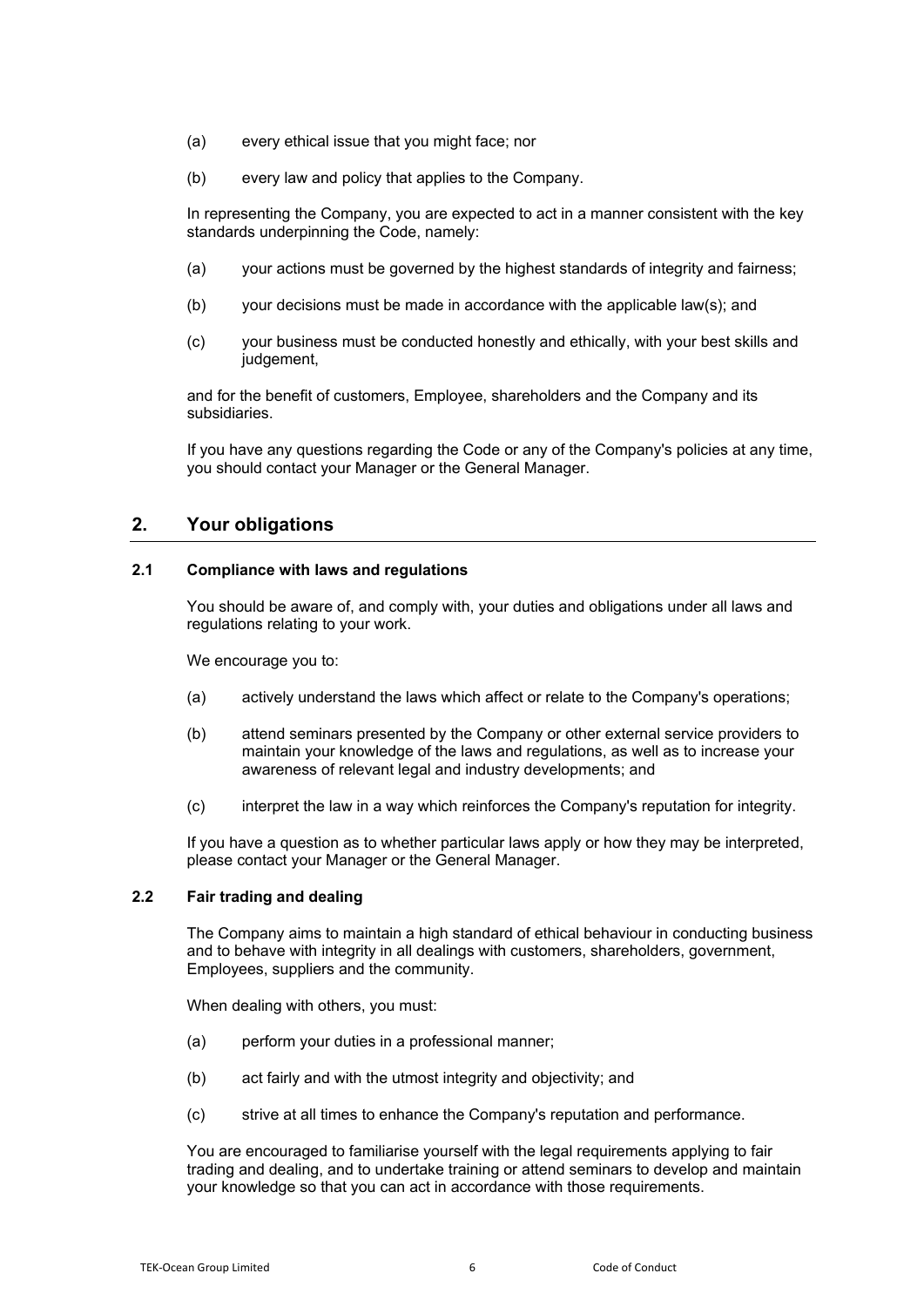If you have a question or wish to report a breach of fair dealing requirements, please contact your Manager or the General Manager.

## **2.3 Conflicts of interest**

You are responsible for notifying the Company and appropriately dealing with any conflicts of interest (actual or potential). If you are concerned that you may have a conflict of interest, you should disclose that interest and discuss the matter with your Manager or the General Manager.

## **(a) What is a conflict of interest?**

A conflict of interest exists where loyalties are divided.

You may have a conflict of interest if, in the course of your employment or engagement with the Company:

- (i) any of your decisions lead to an improper gain or benefit to you or your associate; or
- (ii) your personal interests, the interests of an associate, or relative, or obligation to some other person or entity, conflict with your obligation to the Company.

The following are some common examples that illustrate actual or apparent conflicts of interest that you must avoid. These examples are intended to be a guide only.

#### <span id="page-6-0"></span>**(b) Improper personal benefits**

Conflicts of interest can arise when you or a member of your family receive improper personal benefits as a result of your position. You and your relatives should not give unreasonable gifts to, or receive unreasonable gifts from, the Company's customers or suppliers or others with whom the Company interacts.

We encourage you not to accept a gift (of any kind or value) in circumstances where your business judgment might appear to have been compromised, or where you or the Company would be embarrassed if the gift was made public.

The Company may have dealings with companies based in countries where gift giving has important cultural significance and plays an important role in business relationships. While you should be aware and respectful of such cultural practices, we encourage you to remain mindful of the Company's policy in this regard.

If you are in any doubt as to the appropriateness of a gift, please check with your Manager or the General Manager.

#### **(c) Financial interests in other businesses**

You should avoid having a significant ownership interest or personal financial interest in any other enterprise if that interest compromises or appears to compromise your loyalty to the Company.

You must disclose all personal financial interests that you or members of your family have in organisations which have established, or are threatening to establish, a business relationship with the Company or which compete with the Company.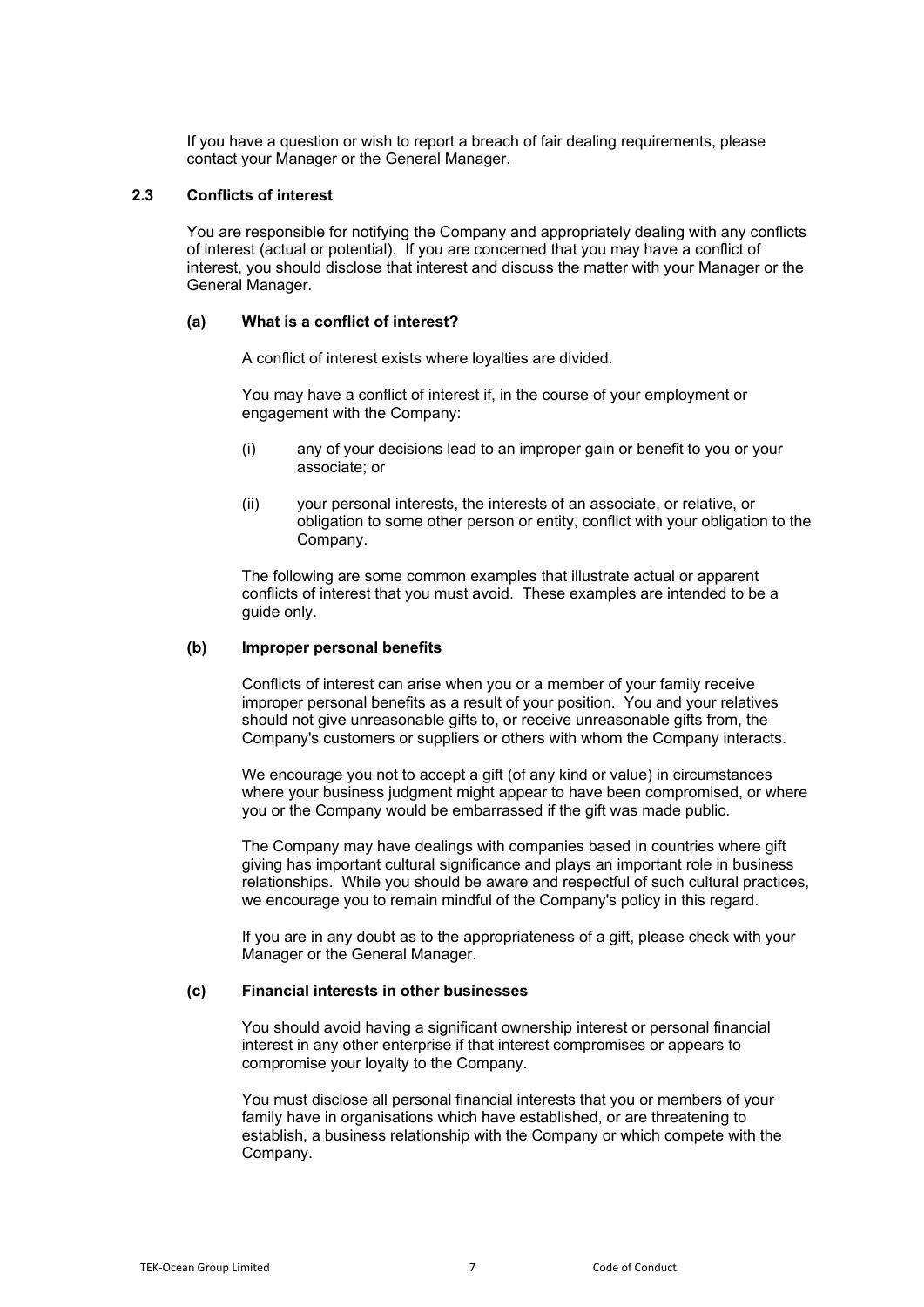Personal financial interests include, among other things, interests resulting from the following relationships:

- (i) officer, director, Employee or independent contractor;
- (ii) ownership of shares or other equity interest;
- (iii) debtor or creditor (other than in respect of personal financing arrangements with a recognised financial institution, such as mortgages); or
- (iv) lessee or lessor.

Ownership of less than 5% of the common or ordinary shares in an entity is not normally considered a conflict.

If you have any doubt about personal financial interests, consult with either your Manager or the General Manager.

## **(d) Corporate opportunities**

You must not take advantage of property, information or other opportunities arising from your position in the Company for personal gain.

For example, if you learn of a business or investment opportunity through the use of corporate property or information or your position within the Company, you should only participate in the business or make the investment with approval from the Chairperson or General Manager. As a general principle, you should only participate in a joint venture, partnership or other business arrangement with the Company with approval of the Chairperson or General Manager.

### **(e) Conflict of interest arising from a personal relationship**

Employees who have the responsibility for or authority to affect the careers or employment of other Employees should perform their functions free from any conflict of interest arising from a personal relationship.

For example, a conflict of interest will arise from a personal relationship if you have a family, business or personal relationship (including a personal financial interest, sharing living quarters or a romantic relationship) with any other Employee within the Company and that relationship causes, or might reasonably be anticipated to cause, an inability on your part or their part to perform responsibilities objectively and impartially as far as the other party to the relationship is concerned.

You must disclose any conflict of interest arising from a personal relationship to either your Manager or the Chairperson or General Manager. Such disclosures will be treated confidentially.

#### **(f) Outside memberships, directorships, employment and public office**

The Company supports involvement of its Employees in community activities and professional organisations. However, outside employment or activity must not conflict with an Employee's ability to properly perform their work for the Company, nor create a conflict (or the appearance of a conflict) of interest.

Before accepting outside employment or a position on the board of directors of another company or non-profit organisation, you must carefully evaluate whether the position could cause, or appear to cause, a conflict of interest. If there is any question, consult your Manager or the General Manager.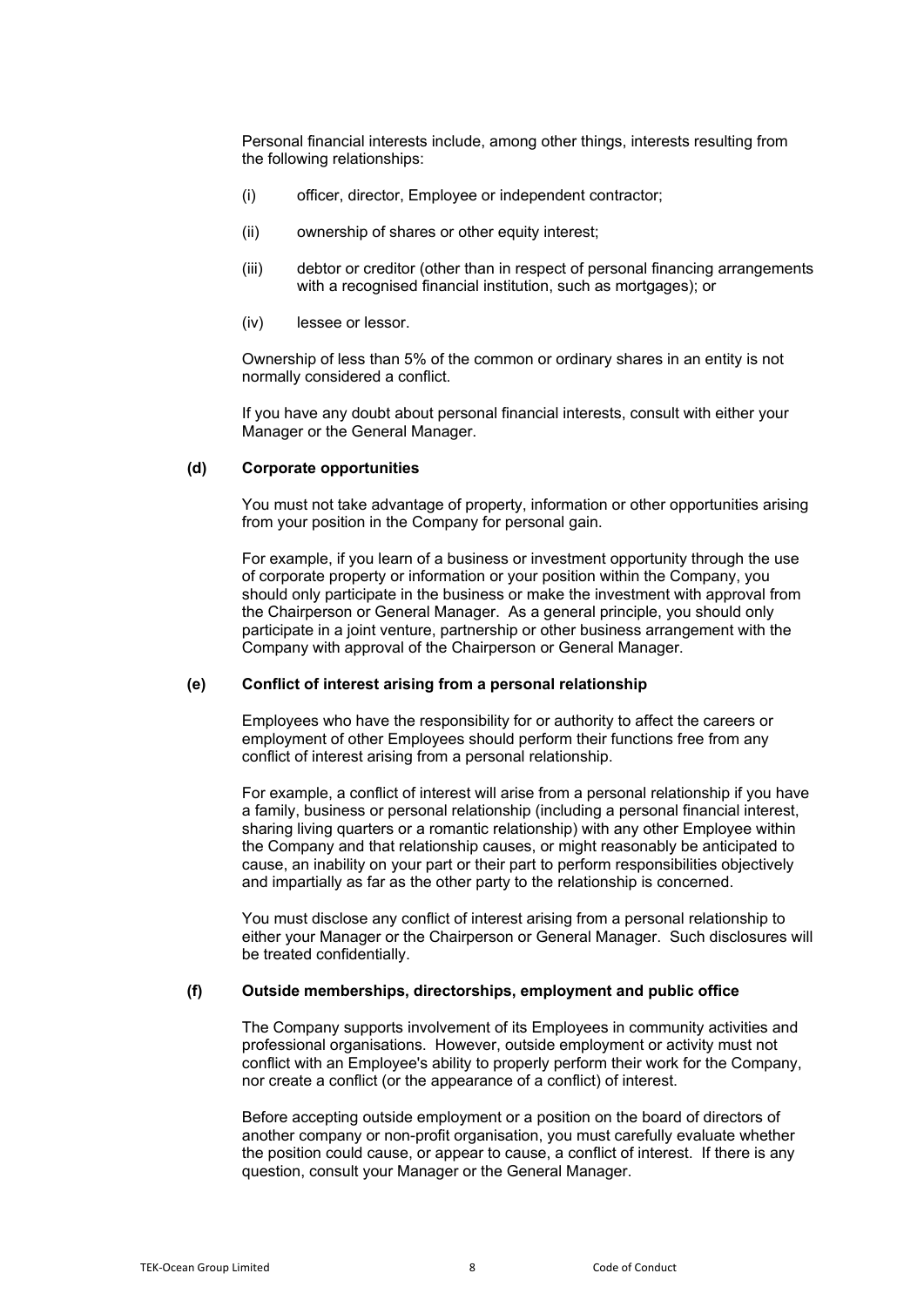You must obtain prior written consent from the Chairperson or General Manager where the proposed employment or position relates to an outside organisation that has or seeks to have a business relationship with the Company or competes with services provided by the Company.

You may accept public office or serve on a public body in your individual private capacity, but not as a representative of the Company unless authorised by the Board. If such public office would require time away from work, you must comply with Company policies regarding leave of absence and absenteeism.

#### (g) **Use of Company name**

It is the Company's policy to make available to all Employees any Company discounts with suppliers or other businesses that may be passed on to Employees. However, you may not use the Company's name or purchasing power to obtain personal discounts or rebates unless the discount or rebates are made available to all Employees.

## **2.4 Improper use or theft of Company property, assets and email**

You are responsible for protecting any Company property and assets that are under your control and you should safeguard them from loss, theft and unauthorised use.

Company property and assets includes cash, securities, business plans, third party information, intellectual property (including computer programs, software, models and other items), confidential information, office equipment and supplies.

You must not:

- (a) use Company assets for any unlawful purpose or unauthorised personal benefit;
- (b) remove Company property and documents from official premises without a good and proper reason. If required to be removed, they should be stored in a secure manner and covered by appropriate insurances;
- (c) make improper disclosures, including inadvertent or careless disclosure, of competitive business strategies and plans, special methods or operation and other information that is of competitive value to the Company. If you are unsure whether information is of a confidential nature, seek advice from your Manager and refer to the Company's Continuous Disclosure Policy before disclosure.

You are encouraged to use common sense and observe standards of good taste regarding content and language when creating documents that may be retained by the Company or a third party. The Company's electronic communication systems should not be used to access or post material that violates our policies or any laws or regulations. This also applies to personal, non-business use of the Company's electronic communication systems.

#### **2.5 Privacy**

The Company respects your privacy and the privacy of others.

You should familiarise yourself with, and comply with:

- (a) the privacy laws of Australia and, where applicable, the jurisdiction or your business unit;
- (b) the Company's policy relating to privacy which details the appropriate use or personal information.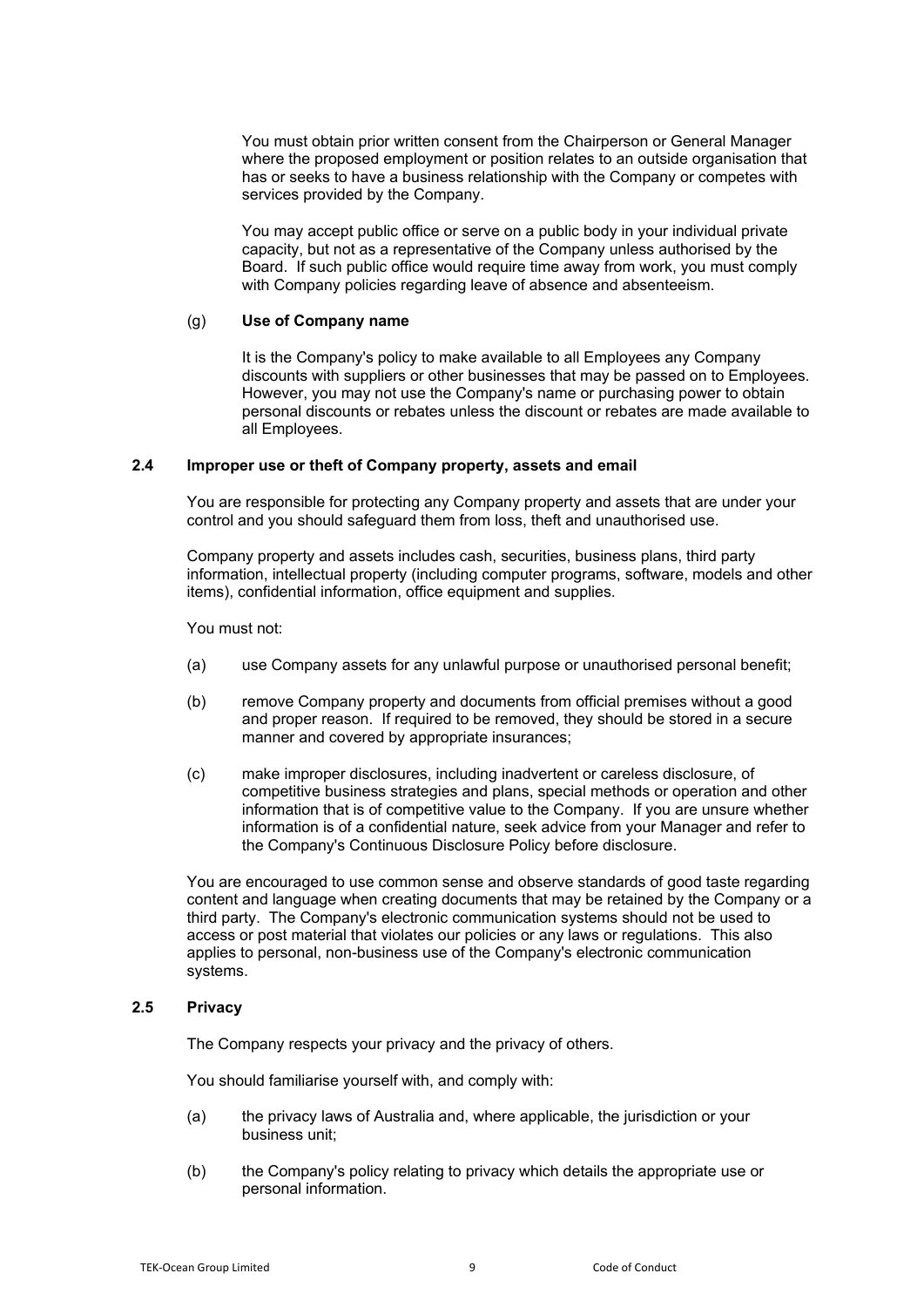If you have any questions in relation to privacy, please contact either your Manager or the General Manager.

## **2.6 Public communications and disclosure**

You are responsible for the integrity of the information, reports and records under your control and you are expected to exercise the highest standard of care in preparing materials for public communications.

Those documents and materials should:

- (a) comply with any applicable legal requirements;
- (b) fairly and accurately reflect the transactions and occurrences to which they relate;
- (c) not contain any false or intentionally misleading information, nor intentionally misclassify information; and
- (d) be in reasonable detail and recorded in the proper account and in the proper accounting period.

Media statements and official announcements may only be made by persons authorised under the Company's Continuous Disclosure Policy. If you receive a request for information and you are not authorised to respond to the enquiry, refer the request to the appropriate person. Unless the Chairperson, General Manager or Company Secretary has given prior written consent, you and your associated parties must not participate in public forum discussions (including internet based forums) where the subject matter is related to the Company, its competitors or the industry in which we operate.

The Company has adopted the Continuous Disclosure Policy as a means of ensuring compliance with its disclosure and communication obligations under the *Corporations Act 2001* (Cth) and the ASX Listing Rules. The aim of the Continuous Disclosure Policy is to keep the market fully informed of information that may have a material effect on the price or value of the Company's securities, and to correct any material mistake or misinformation in the market.

Ensure that you are aware of the requirements of the Continuous Disclosure Policy and, if it applies to you, you must act in accordance with its terms.

## **2.7 Employment practices**

#### **(a) Equal opportunity and discrimination**

The Company is committed to:

- (i) equal employment opportunity;
- (ii) compliance with the letter and spirit of a full range of fair employment practices and anti-discrimination laws; and
- (iii) a workplace free from any kind of discrimination, harassment or intimidation of Employees.

The Company will promptly investigate all allegations of harassment, bullying, victimisation or discrimination and will take appropriate corrective action. Retaliation against individuals for raising claims of harassment or discrimination will not be tolerated.

## **(b) Workplace health and safety**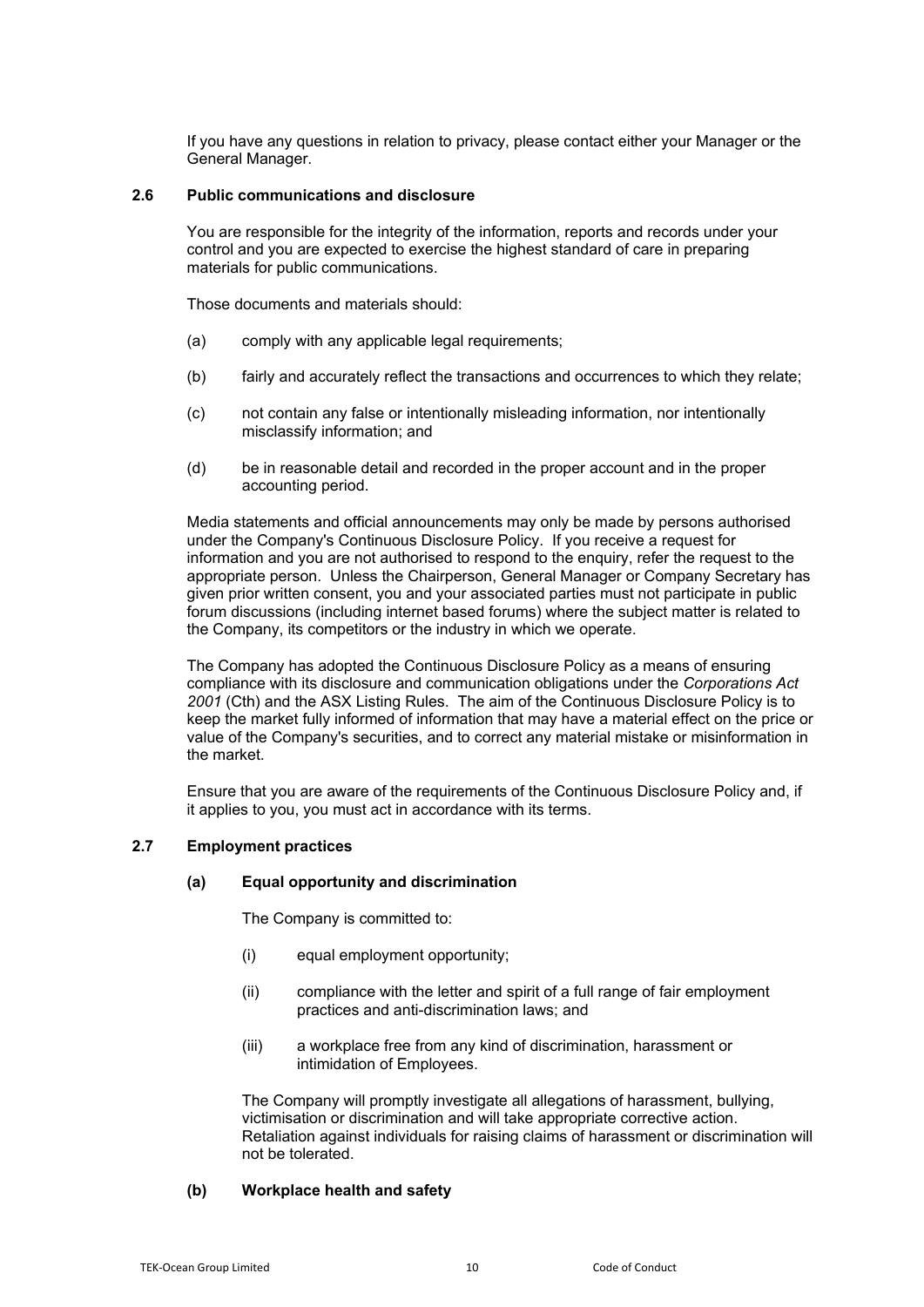The Company is committed to maintaining a healthy and safe working environment for its Employees. All appropriate laws and internal regulations (including occupational health and safety laws) should be fully complied with. All people have obligations to assist in ensuring that this situation is maintained at all times.

Misusing controlled substances or alcohol or selling, manufacturing, distributing, possessing, using or being under the influence of illegal drugs on the job will not be tolerated.

You should familiarise yourself with all relevant procedures to ensure the workplace is safe and without risk to the health of others and yourself. You should follow any lawful and reasonable instructions consistent with those procedures.

#### **(c) Company reputation**

Employees must not act in any way that could cause harm to the Company's reputation or market position during or after their employment. Employees have a duty to act in a manner that merits the continued trust and confidence of the public.

## **(d) Securities trading**

The Company is committed to upholding fair and ethical securities trading practices complying with all laws and avoid any conflicts of interest.

Employees must not:

- (i) use any price sensitive information (which is not generally available to others) in deciding whether or not to buy or sell the Company's securities;
- (ii) deal with the Company's securities when in possession of price sensitive information about the Company which has not been publicly disclosed; and
- (iii) act contrary to the Company's Securities Trading Policy (which provides guidance on when Employees are likely to possess price sensitive information).

You should familiarise yourself with the Company's Securities Trading Policy and ensure you act in accordance with it when dealing in the Company's securities.

#### (e) **Bribes, inducements and commissions**

You must not pay or receive any bribes, facilitation payments, inducements or commissions (this includes any item intended to improperly obtain favourable treatment or avoid unfavourable circumstances).

You must not give or receive any unreasonable gifts (refer section [2.3\(b\)\)](#page-6-0) or otherwise act in an unethical way. Remember that agreeing not to act may have the same ramifications as acting in an unethical way.

## **2.8 Community**

## **(a) Contribution to the community**

The Company is a responsible corporate citizen and actively supports the communities in which we live and work. Each Employee is expected to uphold the Company's commitment to pursue good corporate citizenship while engaging in corporate activity.

You must abide by all local laws and regulations and you are expected to respect and care for the environments in which the Company operates.